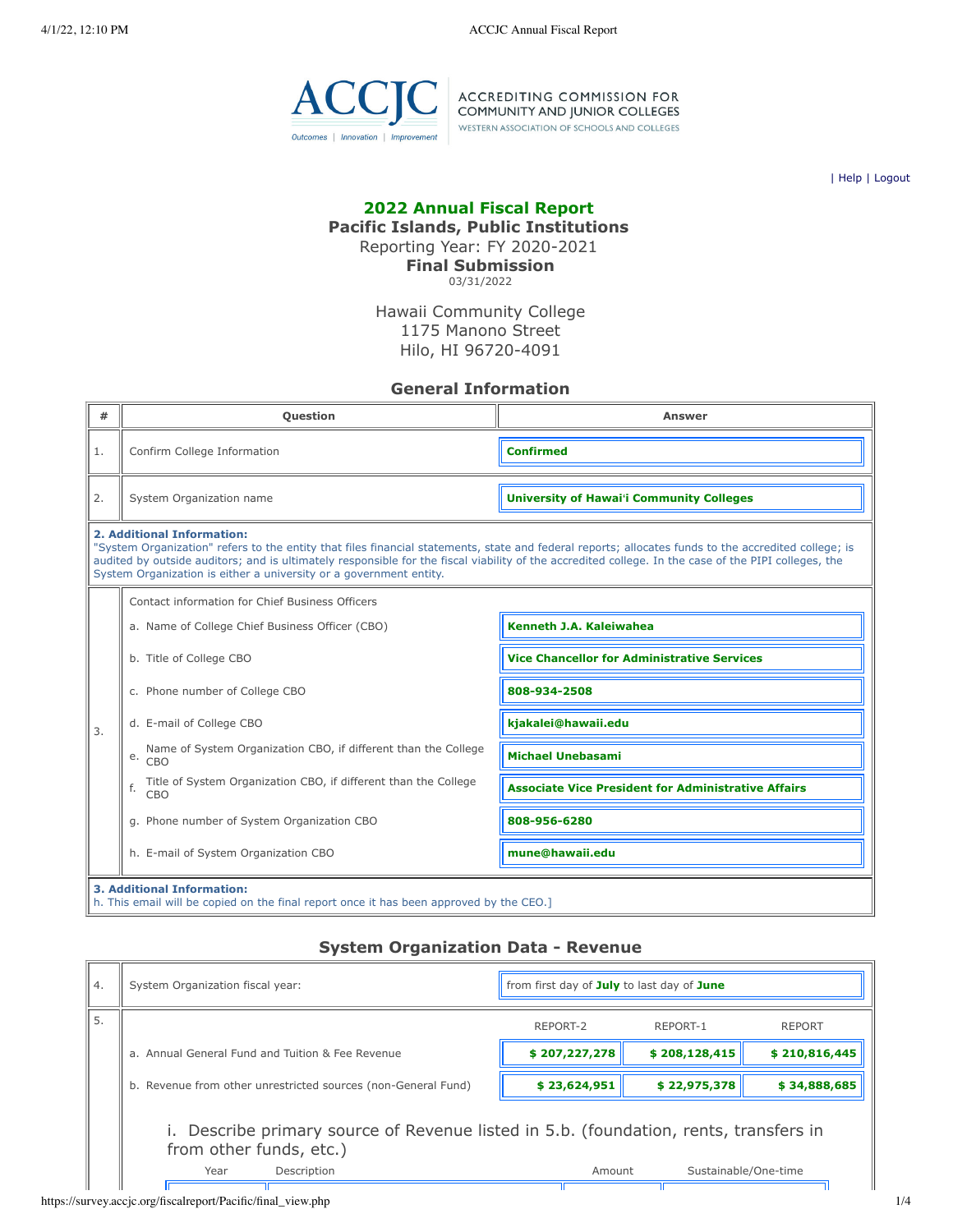#### 4/1/22, 12:10 PM ACCJC Annual Fiscal Report

| <b>REPORT-2</b> | <b>Other Appropriated Non-General Funds</b> | \$23,624,951 | <b>Sustainable</b> |
|-----------------|---------------------------------------------|--------------|--------------------|
| <b>REPORT-2</b> |                                             |              |                    |
| <b>REPORT-1</b> | <b>Other Appropriated Non-General Funds</b> | \$22,975,378 | <b>Sustainable</b> |
| <b>REPORT-1</b> |                                             |              |                    |
| <b>REPORT</b>   | <b>Other Appropriated Non-General Funds</b> | \$20,696,933 | <b>Sustainable</b> |
| <b>REPORT</b>   | <b>HEERF</b>                                | \$14,191,752 | <b>HEERF</b>       |

#### **5. Additional Information:**

(headings) In this report, the terms "REPORT", "REPORT-1" and "REPORT-2" refer to the most recently completed fiscal year prior to 12/31/2021 and the two previous years.

a. The "General Fund" is the general operating fund or account that is not subject to specific restrictions from the funding sources; it usually contains the salary and benefit costs for the vast majority of college employees; the CEO/CFO/CBO usually can move available budgeted funds among the expenditure accounts without governing entity priority approval

b. These revenues could include donations, facilities rental, concert receipts and other college-generated revenue that is available to fund operations.

|                                                                               | RFPORT-2     | RFPORT-1     | <b>REPORT</b> |
|-------------------------------------------------------------------------------|--------------|--------------|---------------|
| a. Net Beginning Balance available to fund operations                         | \$56,100,003 | \$59,822,841 | \$69,747,218  |
| b. Net end of the year Operational Balance (unspent and<br>uncommitted funds) | \$59,822,842 | \$69.747.218 | \$102,455,767 |

#### **6. Additional Information:**

(headings) In this report, the terms "REPORT", "REPORT-1" and "REPORT-2" refer to the most recently completed fiscal year prior to 12/31/2021 and the two previous years.

**Beginning Balance** refers to any funds carried over from the previous fiscal year, or other funds that will be available in addition to the Annual Operating Revenue of Allocated Budget in 5a. For example, in some organizations budgeted funds are funds that had been allocated to the college in the prior year but which were not expended are added to the college's next year's available funds or allocated budget.

### **Annual Operating Expenditures**

|    |                                                                                              | REPORT-2      | REPORT-1      | <b>REPORT</b> |
|----|----------------------------------------------------------------------------------------------|---------------|---------------|---------------|
|    | a. Total Operating Expenditures                                                              | \$227,869,040 | \$223,025,401 | \$208,272,313 |
| 7. | b. Total annual Operating Personnel Costs                                                    | \$171,732,910 | \$164,705,376 | \$154,897,859 |
|    | C. Other Operating Current Expenditures<br>C. [Total Expenditures - Personnel Costs (a - b)] | \$56,136,130  | \$58,320,025  | \$53,374,454  |

#### **7. Additional Information:**

(headings) In this report, the terms "REPORT", "REPORT-1" and "REPORT-2" refer to the most recently completed fiscal year prior to 12/31/2021 and the two previous years.

### **Borrowing**

|     |                                                                                                     | REPORT-2     | REPORT-1     | <b>REPORT</b> |
|-----|-----------------------------------------------------------------------------------------------------|--------------|--------------|---------------|
| 8.  | Did the System Organization borrow funds for cash flow purposes?                                    | <b>No</b>    | <b>No</b>    | <b>No</b>     |
|     | Total System Organization Borrowing\Debt                                                            | REPORT-2     | REPORT-1     | <b>REPORT</b> |
| 9.  | a. Short-Term Borrowing (less than one year)                                                        | \$0          | \$0          | \$0           |
|     | b. Long Term Borrowing                                                                              | \$68,417,000 | \$65,507,000 | \$59,024,000  |
|     |                                                                                                     | REPORT-2     | REPORT-1     | <b>REPORT</b> |
|     | Did the System Organization issue long-term debt instruments<br>a.<br>during the fiscal year noted? | <b>No</b>    | <b>No</b>    | <b>No</b>     |
| 10. | b. What type(s)                                                                                     | N/A          | N/A          | N/A           |
|     | c. Total amount                                                                                     | \$0          | \$0          | \$0           |
|     |                                                                                                     | REPORT-2     | REPORT-1     | <b>REPORT</b> |
| 11. | Debt Service Payments (General Operating Fund)                                                      | \$2,991,111  | \$7,807,793  | \$4,672,040   |
|     |                                                                                                     |              |              |               |

**8. to 11. Additional Information:**

(headings) In this report, the terms "REPORT", "REPORT-1" and "REPORT-2" refer to the most recently completed fiscal year prior to 12/31/2021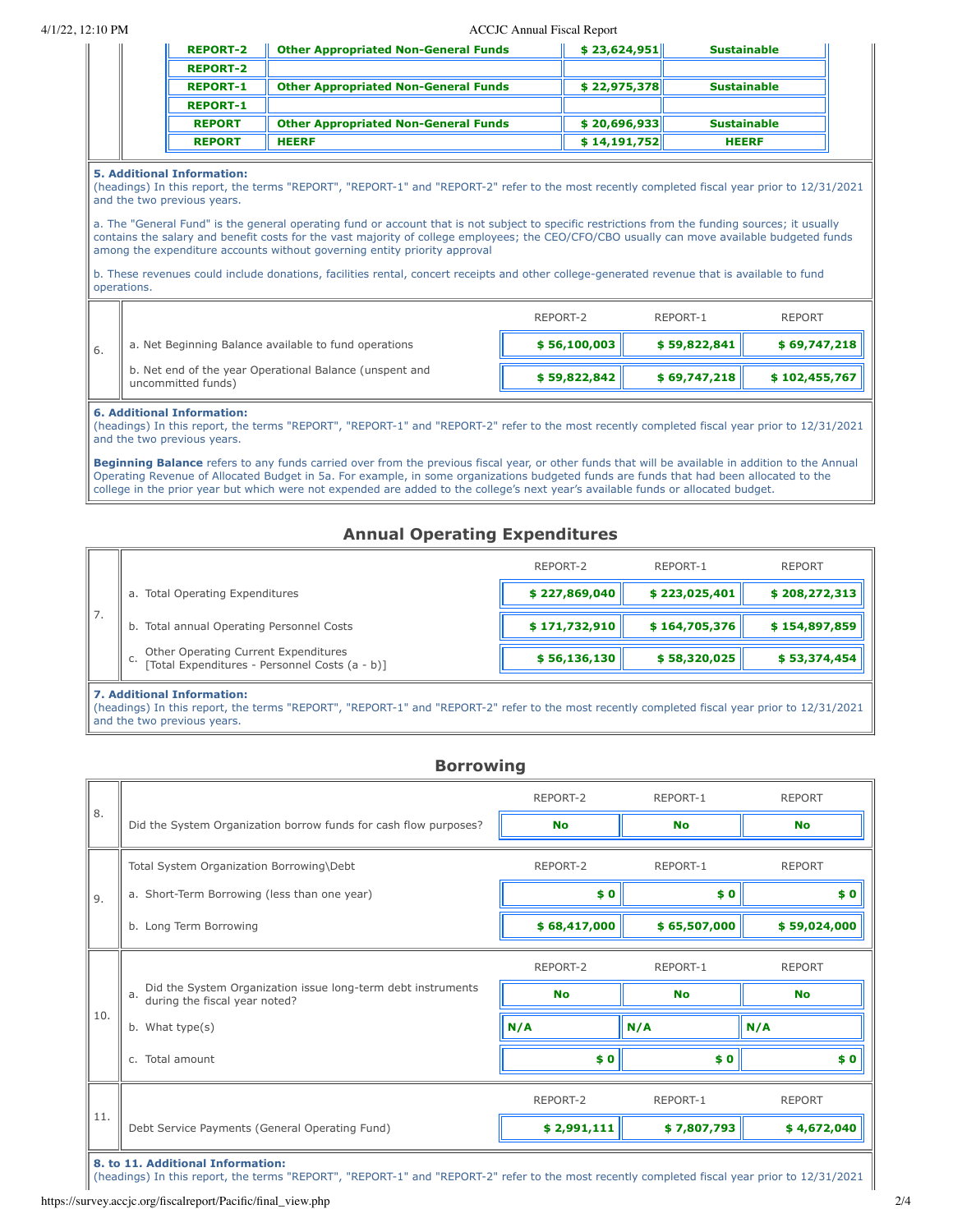and the two previous years.

### **Cash Position**

|     |                                                                                                                                                                                                                    | REPORT-2     | REPORT-1     | <b>REPORT</b> |  |  |  |  |
|-----|--------------------------------------------------------------------------------------------------------------------------------------------------------------------------------------------------------------------|--------------|--------------|---------------|--|--|--|--|
| 12. | System Organization end of fiscal year Cash Balance (unencumbered  <br>cash):                                                                                                                                      | \$59,822,842 | \$69,747,218 | \$102,455,767 |  |  |  |  |
|     | <b>12. Additional Information:</b><br>(headings) In this report, the terms "REPORT", "REPORT-1" and "REPORT-2" refer to the most recently completed fiscal year prior to 12/31/2021<br>and the two previous years. |              |              |               |  |  |  |  |
| 13. | Does the system organization prepare multi-year cash flow projections during the year?                                                                                                                             |              | Yes          |               |  |  |  |  |

## **Annual Audit Information**

|     |                                                                                                                                                                                                                                                                                                               | Date annual audit report for the REPORT fiscal year was electronically submitted to accjc.org, along with the<br>03/28/2022<br>institution's response to any audit exceptions |  |  |  |  |  |
|-----|---------------------------------------------------------------------------------------------------------------------------------------------------------------------------------------------------------------------------------------------------------------------------------------------------------------|-------------------------------------------------------------------------------------------------------------------------------------------------------------------------------|--|--|--|--|--|
| 14. | <b>NOTE:</b> Audited financial statements are due to the ACCJC no later than the end of the 9th<br>month following the close of the fiscal year. A multi-college organization may submit a single<br>district audit report on behalf of all colleges in the organization that are accredited by the<br>ACCJC. |                                                                                                                                                                               |  |  |  |  |  |
|     |                                                                                                                                                                                                                                                                                                               | Summarize Material Weaknesses and Significant Deficiencies from annual audit report (enter n/a if not applicable):                                                            |  |  |  |  |  |
|     | REPORT-2                                                                                                                                                                                                                                                                                                      | N/A                                                                                                                                                                           |  |  |  |  |  |
| 15. | REPORT-1                                                                                                                                                                                                                                                                                                      | N/A                                                                                                                                                                           |  |  |  |  |  |
|     | <b>REPORT</b><br>N/A                                                                                                                                                                                                                                                                                          |                                                                                                                                                                               |  |  |  |  |  |
|     | <b>15. Additional Information:</b><br>(headings) In this report, the terms "REPORT", "REPORT-1" and "REPORT-2" refer to the most recently completed fiscal year prior to 12/31/2021<br>and the two previous years.                                                                                            |                                                                                                                                                                               |  |  |  |  |  |

### **Other Information**

|                                                                                                                                                                 |                                                                                                                                                | REPORT-2 | REPORT-1 | <b>REPORT</b> |  |  |  |
|-----------------------------------------------------------------------------------------------------------------------------------------------------------------|------------------------------------------------------------------------------------------------------------------------------------------------|----------|----------|---------------|--|--|--|
| 16.                                                                                                                                                             | a. College Budgeted or Planned number of Students                                                                                              | 16,879   | 16,772   | 14,375        |  |  |  |
|                                                                                                                                                                 | b. College Actual number of Students                                                                                                           | 14,239   | 13,408   |               |  |  |  |
| <b>16. Additional Information:</b><br>Student count at System Organization level as defined in the Self-Study; headcount, full-time, full-time equivalent, etc. |                                                                                                                                                |          |          |               |  |  |  |
|                                                                                                                                                                 | During the reporting period, did the College or System Organization settle any contracts with employee<br><b>No</b><br>a.<br>bargaining units? |          |          |               |  |  |  |
| 17.                                                                                                                                                             | b. Did any negotiations remain open?                                                                                                           |          | No       |               |  |  |  |
|                                                                                                                                                                 | Describe significant fiscal impacts:                                                                                                           |          |          |               |  |  |  |
|                                                                                                                                                                 | Most collective bargaining requirements are covered by general fund appropriations from the State.                                             |          |          |               |  |  |  |

# **College Data**

| 18. | <b>COLLEGE DATA</b> (for a single college, use the same answers as in the above System Organization sections) |          |          |               |  |  |
|-----|---------------------------------------------------------------------------------------------------------------|----------|----------|---------------|--|--|
|     |                                                                                                               | REPORT-2 | REPORT-1 | <b>REPORT</b> |  |  |
|     | a. College Budgeted or Planned number of Students                                                             | 1,670    | 1,647    | 1,543         |  |  |
|     | b. College Actual number of Students                                                                          | 1,513    | 1,522    | 1,395         |  |  |